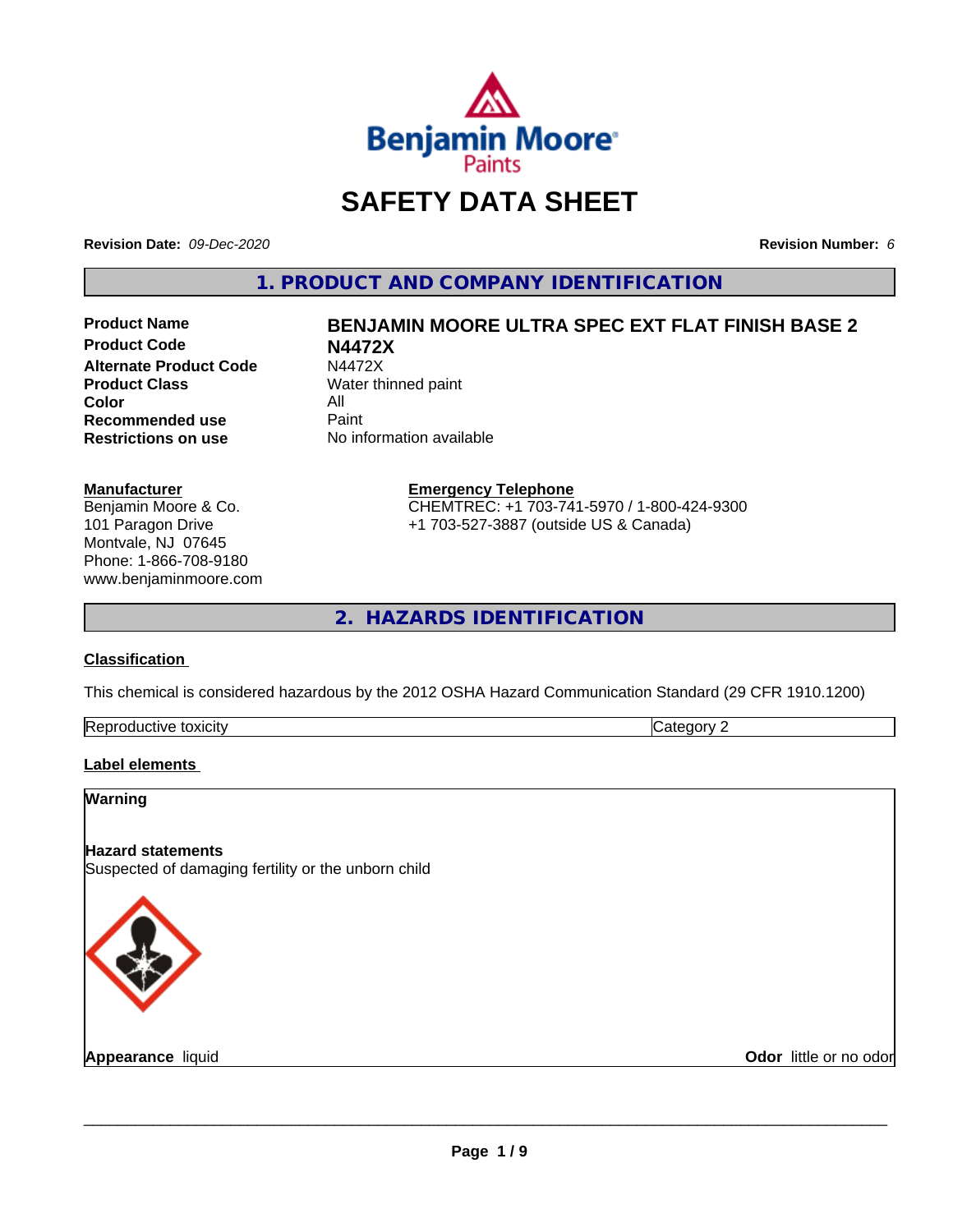# **Precautionary Statements - Prevention**

Obtain special instructions before use Do not handle until all safety precautions have been read and understood Use personal protective equipment as required

# **Precautionary Statements - Response**

IF exposed or concerned: Get medical advice/attention

# **Precautionary Statements - Storage**

Store locked up

## **Precautionary Statements - Disposal**

Dispose of contents/container to an approved waste disposal plant

## **Hazards not otherwise classified (HNOC)**

Not applicable

## **Other information**

No information available

 **WARNING:** This product contains isothiazolinone compounds at levels of <0.1%. These substances are biocides commonly found in most paints and a variety of personal care products as a preservative. Certain individuals may be sensitive or allergic to these substances, even at low levels.

# **3. COMPOSITION INFORMATION ON COMPONENTS**

| <b>Chemical name</b>                          | CAS No.    | Weight-%    |
|-----------------------------------------------|------------|-------------|
| Nepheline svenite                             | 37244-96-5 | $20 - 25$   |
| Titanium dioxide                              | 13463-67-7 | $5 - 10$    |
| Zinc oxide                                    | 1314-13-2  | - 5         |
| Diatomaceous earth                            | 61790-53-2 | - 5         |
| Sodium C14-C16 olefin sulfonate               | 68439-57-6 | $0.1 - 0.5$ |
| 2,2,4-trimethyl-1,3-pentanediol diisobutyrate | 6846-50-0  | $0.1 - 0.5$ |

# **4. FIRST AID MEASURES**

| <b>General Advice</b> | If symptoms persist, call a physician. Show this safety data sheet to the doctor in<br>attendance.       |
|-----------------------|----------------------------------------------------------------------------------------------------------|
| <b>Eye Contact</b>    | Rinse thoroughly with plenty of water for at least 15 minutes and consult a<br>physician.                |
| <b>Skin Contact</b>   | Wash off immediately with soap and plenty of water while removing all<br>contaminated clothes and shoes. |
| <b>Inhalation</b>     | Move to fresh air. If symptoms persist, call a physician.                                                |
| Ingestion             | Clean mouth with water and afterwards drink plenty of water. Consult a physician<br>if necessary.        |
| <b>Most Important</b> | None known.                                                                                              |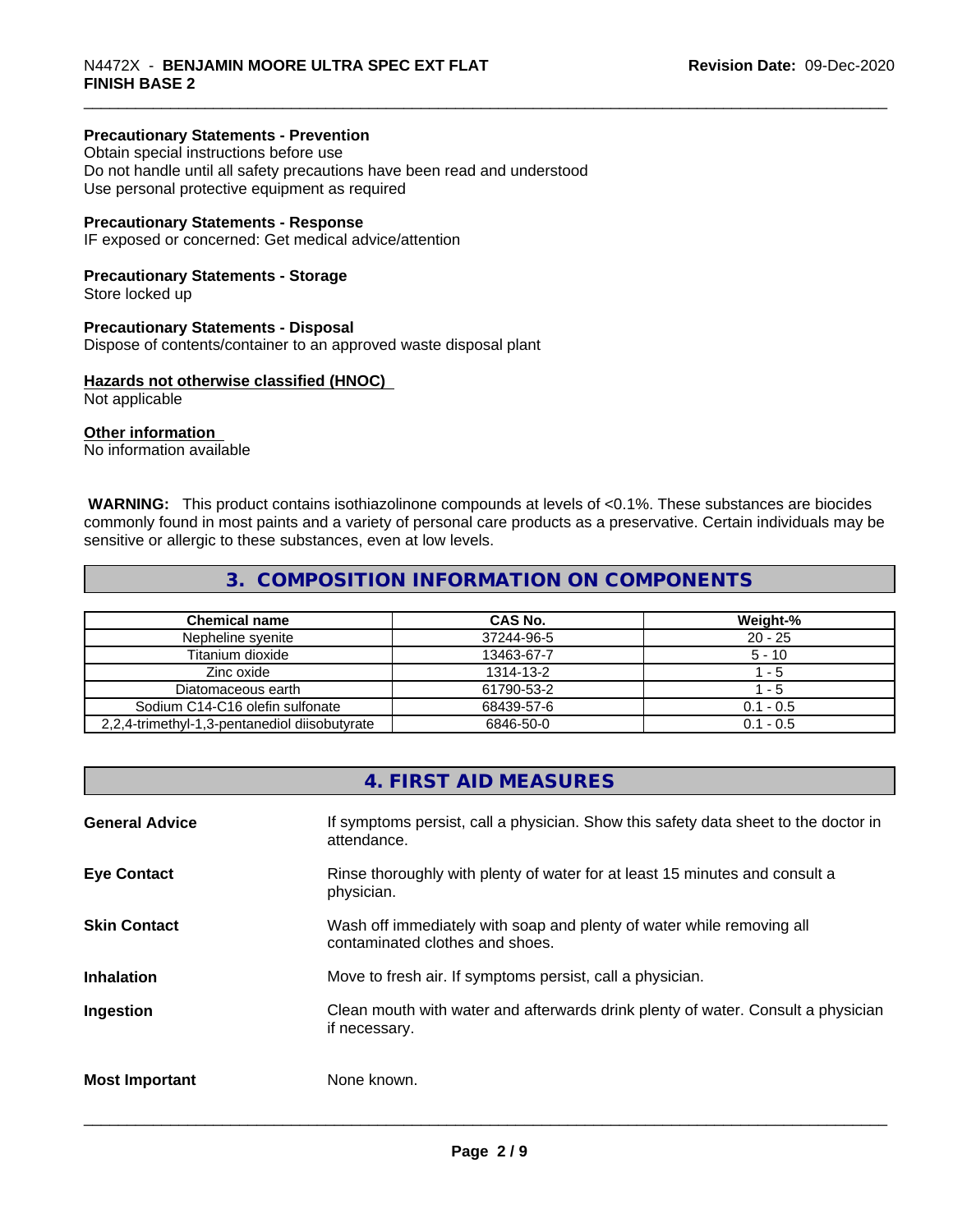| <b>Symptoms/Effects</b>                                                          |                                                               |                                                       |                                                    |                                                                                                                 |
|----------------------------------------------------------------------------------|---------------------------------------------------------------|-------------------------------------------------------|----------------------------------------------------|-----------------------------------------------------------------------------------------------------------------|
| <b>Notes To Physician</b>                                                        |                                                               | Treat symptomatically.                                |                                                    |                                                                                                                 |
|                                                                                  |                                                               |                                                       | 5. FIRE-FIGHTING MEASURES                          |                                                                                                                 |
|                                                                                  | <b>Suitable Extinguishing Media</b>                           |                                                       |                                                    | Use extinguishing measures that are appropriate to local<br>circumstances and the surrounding environment.      |
|                                                                                  |                                                               | Protective equipment and precautions for firefighters | and full protective gear.                          | As in any fire, wear self-contained breathing apparatus<br>pressure-demand, MSHA/NIOSH (approved or equivalent) |
|                                                                                  | <b>Specific Hazards Arising From The Chemical</b>             |                                                       | extreme heat.                                      | Closed containers may rupture if exposed to fire or                                                             |
|                                                                                  | <b>Sensitivity to mechanical impact</b>                       |                                                       | No                                                 |                                                                                                                 |
|                                                                                  | Sensitivity to static discharge                               |                                                       | No                                                 |                                                                                                                 |
| <b>Flash Point Data</b><br>Flash point (°F)<br>Flash Point (°C)<br><b>Method</b> |                                                               |                                                       | Not applicable<br>Not applicable<br>Not applicable |                                                                                                                 |
|                                                                                  | <b>Flammability Limits In Air</b>                             |                                                       |                                                    |                                                                                                                 |
|                                                                                  | Lower flammability limit:<br><b>Upper flammability limit:</b> |                                                       | Not applicable<br>Not applicable                   |                                                                                                                 |
| <b>NFPA</b>                                                                      | Health: 2                                                     | Flammability: 0                                       | Instability: 0                                     | <b>Special: Not Applicable</b>                                                                                  |
| <b>NFPA Legend</b><br>0 - Not Hazardous<br>1 - Slightly<br>2 - Moderate          |                                                               |                                                       |                                                    |                                                                                                                 |

3 - High

4 - Severe

*The ratings assigned are only suggested ratings, the contractor/employer has ultimate responsibilities for NFPA ratings where this system is used.*

*Additional information regarding the NFPA rating system is available from the National Fire Protection Agency (NFPA) at www.nfpa.org.*

# **6. ACCIDENTAL RELEASE MEASURES**

| <b>Personal Precautions</b>      | Avoid contact with skin, eyes and clothing. Ensure adequate ventilation.                             |
|----------------------------------|------------------------------------------------------------------------------------------------------|
| <b>Other Information</b>         | Prevent further leakage or spillage if safe to do so.                                                |
| <b>Environmental precautions</b> | See Section 12 for additional Ecological Information.                                                |
| <b>Methods for Cleaning Up</b>   | Soak up with inert absorbent material. Sweep up and shovel into suitable<br>containers for disposal. |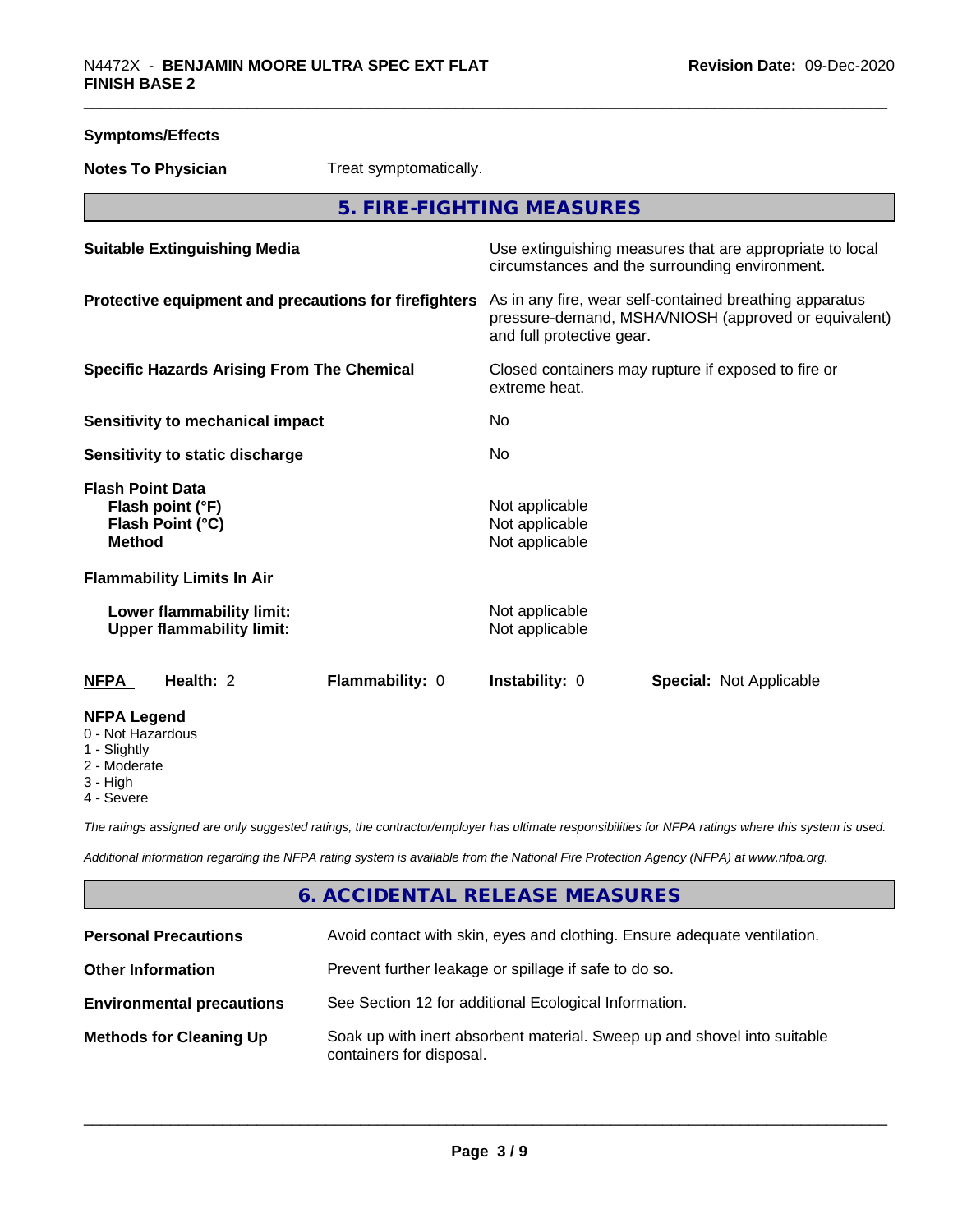|                               | 7. HANDLING AND STORAGE                                                                                                                                                          |
|-------------------------------|----------------------------------------------------------------------------------------------------------------------------------------------------------------------------------|
| <b>Handling</b>               | Avoid contact with skin, eyes and clothing. Avoid breathing vapors, spray mists or<br>sanding dust. In case of insufficient ventilation, wear suitable respiratory<br>equipment. |
| <b>Storage</b>                | Keep container tightly closed. Keep out of the reach of children.                                                                                                                |
| <b>Incompatible Materials</b> | No information available                                                                                                                                                         |
|                               | 8. EXPOSURE CONTROLS/PERSONAL PROTECTION                                                                                                                                         |

# **Exposure Limits**

| <b>Chemical name</b> | <b>ACGIH TLV</b>                                  | <b>OSHA PEL</b>            |
|----------------------|---------------------------------------------------|----------------------------|
| Titanium dioxide     | TWA: $10 \text{ mg/m}^3$                          | 15 mg/m $3$ - TWA          |
| Zinc oxide           | STEL: 10 mg/m <sup>3</sup> respirable particulate | $5 \text{ mg/m}^3$ - TWA   |
|                      | matter                                            | 15 mg/m <sup>3</sup> - TWA |
|                      | TWA: 2 mg/m <sup>3</sup> respirable particulate   |                            |
|                      | matter                                            |                            |
| Diatomaceous earth   | N/E                                               |                            |
|                      |                                                   | 20 mppcf - TWA             |

# **Legend**

ACGIH - American Conference of Governmental Industrial Hygienists Exposure Limits OSHA - Occupational Safety & Health Administration Exposure Limits N/E - Not Established

| <b>Engineering Measures</b>          | Ensure adequate ventilation, especially in confined areas.                                                                                                                                                                                                                                                                   |
|--------------------------------------|------------------------------------------------------------------------------------------------------------------------------------------------------------------------------------------------------------------------------------------------------------------------------------------------------------------------------|
| <b>Personal Protective Equipment</b> |                                                                                                                                                                                                                                                                                                                              |
| <b>Eye/Face Protection</b>           | Safety glasses with side-shields.                                                                                                                                                                                                                                                                                            |
| <b>Skin Protection</b>               | Protective gloves and impervious clothing.                                                                                                                                                                                                                                                                                   |
| <b>Respiratory Protection</b>        | In operations where exposure limits are exceeded, use a NIOSH approved<br>respirator that has been selected by a technically qualified person for the specific<br>work conditions. When spraying the product or applying in confined areas, wear a<br>NIOSH approved respirator specified for paint spray or organic vapors. |
| <b>Hygiene Measures</b>              | Avoid contact with skin, eyes and clothing. Remove and wash contaminated<br>clothing before re-use. Wash thoroughly after handling.                                                                                                                                                                                          |

# **9. PHYSICAL AND CHEMICAL PROPERTIES**

**Appearance** liquid<br> **Appearance** liquid<br> **Odor** little c **Density (Ibs/gal)** 11.3 - 11.4<br> **Specific Gravity** 1.35 - 1.37 **Specific Gravity** 

little or no odor **Odor Threshold**<br> **Density (Ibs/gal)**<br> **Density (Ibs/gal)**<br> **No information available**<br>
11.3 - 11.4 **pH**<br>
Viscosity (cps) The Contract of the Contract of the Viscosity (cps) and Viscosity (cps) **Viscosity (cps)** <br> **Viscosity (cps)** No information available<br>
No information available<br>
No information available **No information available Water solubility**<br> **Evaporation Rate**<br> **Evaporation Rate**<br> **Evaporation Rate Evaporation Rate** No information available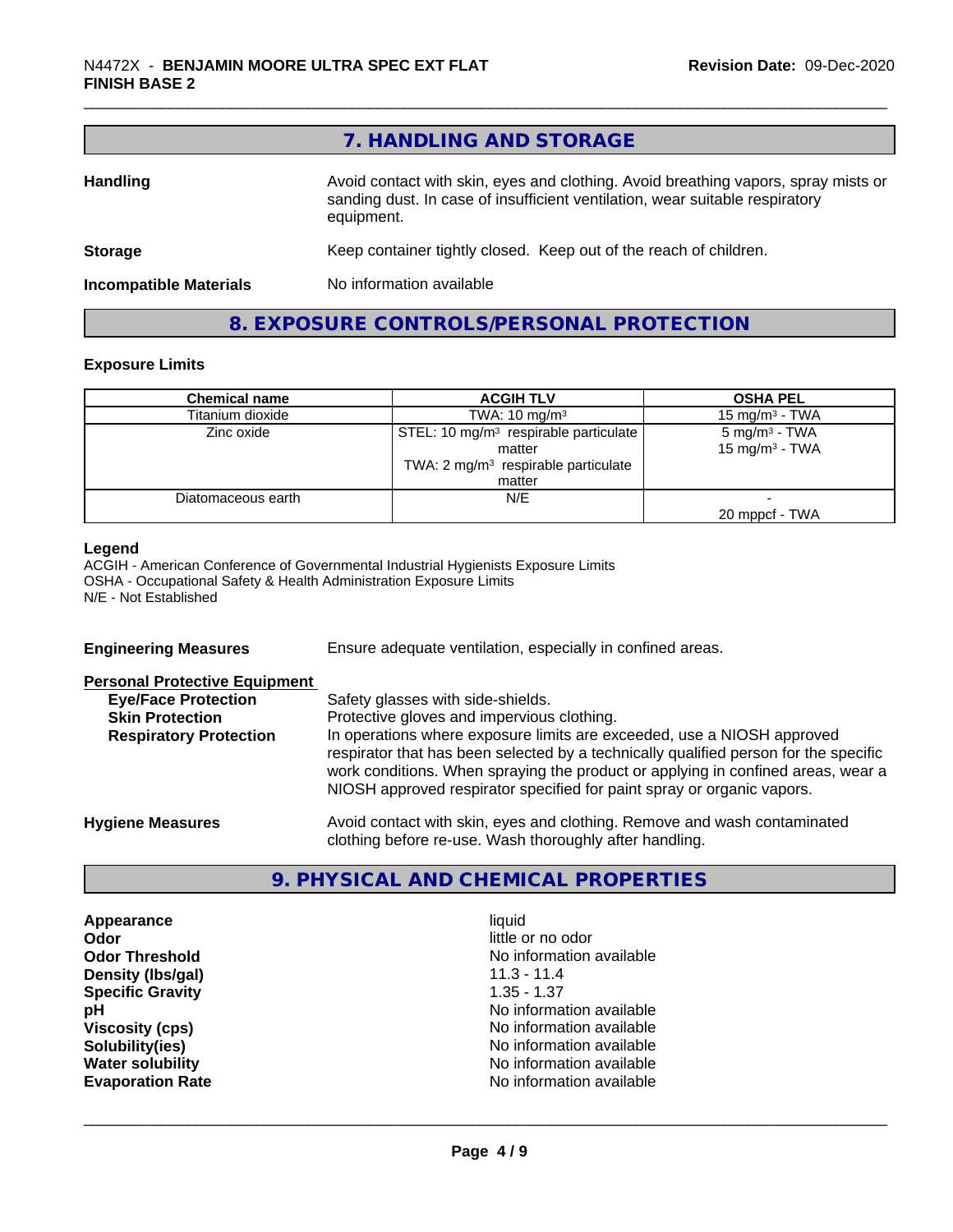**Vapor pressure** No information available<br> **Vapor density**<br> **Vapor density Wt. % Solids** 50 - 60<br> **Vol. % Solids** 50 - 40<br> **Vol. % Solids** 50 - 40 **Vol. % Solids** 30 - 40<br> **Wt. % Volatiles** 30 - 40 **Wt. % Volatiles Vol. % Volatiles** 60 - 70 **VOC Regulatory Limit (g/L)** < 50 **Boiling Point (°F)** 212 **Boiling Point (°C)** 100 **Freezing point (°F)** 32 **Freezing Point (°C)** 0 **Flash point (°F)** Not applicable **Flash Point (°C)**<br> **Method** Not applicable<br>
Not applicable<br>
Not applicable **Flammability** (solid, gas) **Upper flammability limit:**<br> **Lower flammability limit:** Not applicable Not applicable **Lower flammability limit:**<br> **Autoignition Temperature (°F)** Moinformation available **Autoignition Temperature (°F) Autoignition Temperature (°C)**<br> **Decomposition Temperature (°F)** No information available **Decomposition Temperature (°F) Decomposition Temperature (°C)** No information available **Partition coefficient Contract Community No information available** 

**No information available**<br>50 - 60 **Not applicable**<br>Not applicable

# **10. STABILITY AND REACTIVITY**

| <b>Reactivity</b>                         | Not Applicable                           |
|-------------------------------------------|------------------------------------------|
| <b>Chemical Stability</b>                 | Stable under normal conditions.          |
| <b>Conditions to avoid</b>                | Prevent from freezing.                   |
| <b>Incompatible Materials</b>             | No materials to be especially mentioned. |
| <b>Hazardous Decomposition Products</b>   | None under normal use.                   |
| <b>Possibility of hazardous reactions</b> | None under normal conditions of use.     |

# **11. TOXICOLOGICAL INFORMATION**

**Product Information**

**Information on likely routes of exposure**

**Principal Routes of Exposure** Eye contact, skin contact and inhalation.

**Acute Toxicity** 

**Product Information** No information available

# **Symptoms related to the physical,chemical and toxicological characteristics**

**Symptoms** No information available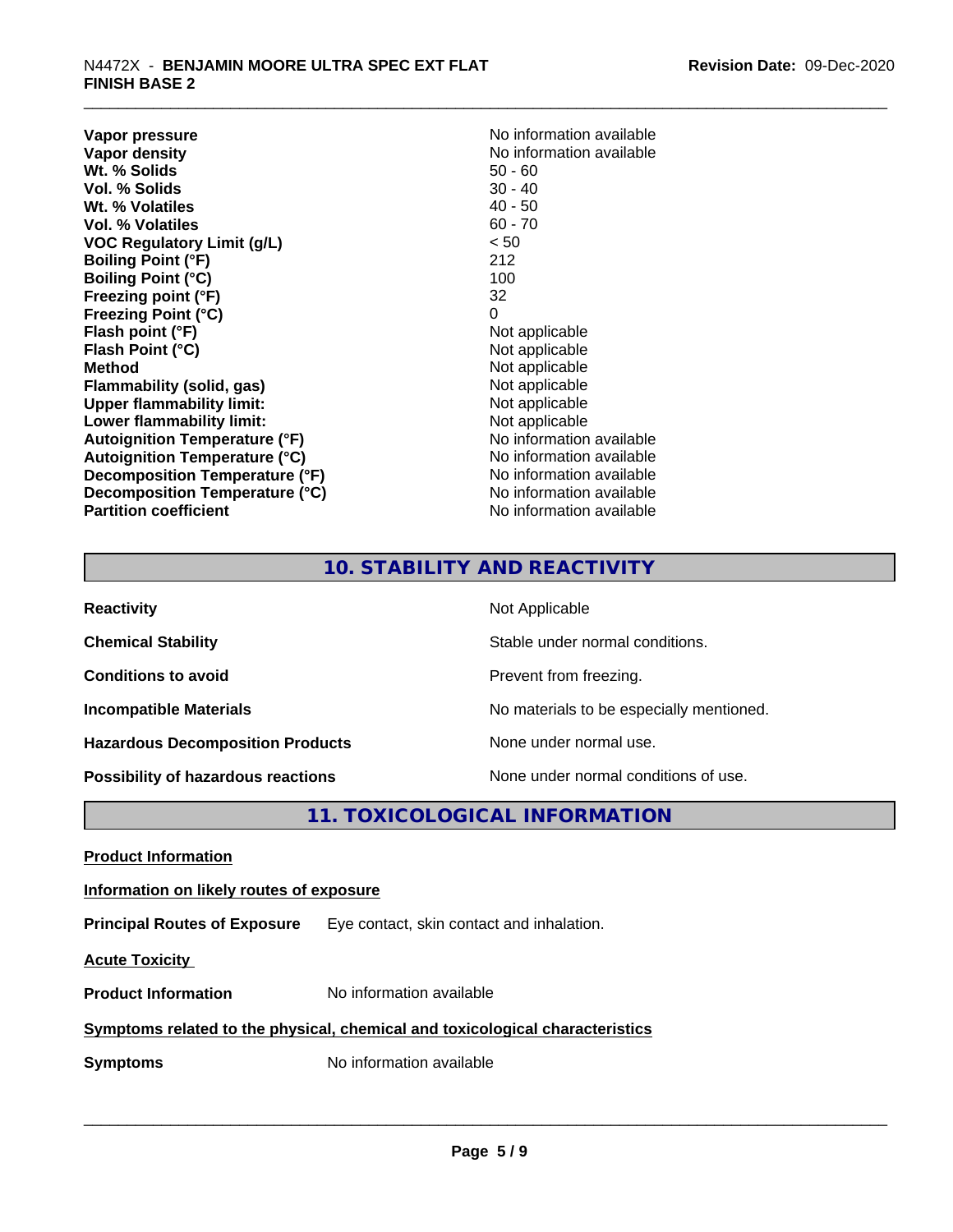# **Delayed and immediate effects as well as chronic effects from short and long-term exposure**

| Eye contact                     | May cause slight irritation.                                                      |
|---------------------------------|-----------------------------------------------------------------------------------|
| <b>Skin contact</b>             | Substance may cause slight skin irritation. Prolonged or repeated contact may dry |
|                                 | skin and cause irritation.                                                        |
| <b>Inhalation</b>               | May cause irritation of respiratory tract.                                        |
| Ingestion                       | Ingestion may cause gastrointestinal irritation, nausea, vomiting and diarrhea.   |
| <b>Sensitization</b>            | No information available                                                          |
| <b>Neurological Effects</b>     | No information available.                                                         |
| <b>Mutagenic Effects</b>        | No information available.                                                         |
| <b>Reproductive Effects</b>     | Possible risk of impaired fertility. Possible risk of harm to the unborn child.   |
| <b>Developmental Effects</b>    | No information available.                                                         |
| Target organ effects            | No information available.                                                         |
| <b>STOT - single exposure</b>   | No information available.                                                         |
| <b>STOT - repeated exposure</b> | No information available.                                                         |
| Other adverse effects           | No information available.                                                         |
| <b>Aspiration Hazard</b>        | No information available                                                          |

# **Numerical measures of toxicity**

**The following values are calculated based on chapter 3.1 of the GHS document**

#### **ATEmix (oral)** 70626 mg/kg

# **Component Information**

| Chemical name                                                 | Oral LD50            | Dermal LD50          | Inhalation LC50        |
|---------------------------------------------------------------|----------------------|----------------------|------------------------|
| Titanium dioxide<br>13463-67-7                                | > 10000 mg/kg (Rat)  |                      |                        |
| Zinc oxide<br>1314-13-2                                       | $>$ 5000 mg/kg (Rat) |                      |                        |
| Sodium C14-C16 olefin sulfonate<br>68439-57-6                 | $= 2220$ mg/kg (Rat) | > 740 mg/kg (Rabbit) |                        |
| 2,2,4-trimethyl-1,3-pentanediol<br>diisobutyrate<br>6846-50-0 | $>$ 3200 mg/kg (Rat) |                      | $> 5.3$ mg/L (Rat) 6 h |

# **Chronic Toxicity**

# **Carcinogenicity**

*The information below indicateswhether each agency has listed any ingredient as a carcinogen:.*

| Chemical<br>name        | <b>IARC</b>                    | <b>NTP</b> | OCHA<br>∙והט |
|-------------------------|--------------------------------|------------|--------------|
|                         | .<br>2B<br>: Human<br>Possible |            | Listed       |
| .<br>dioxide<br>itanium | Carcinogen                     |            |              |

• Although IARC has classified titanium dioxide as possibly carcinogenic to humans (2B), their summary concludes: "No significant exposure to titanium dioxide is thought to occur during the use of products in which titanium dioxide is bound to other materials, such as paint."

#### **Legend**

IARC - International Agency for Research on Cancer NTP - National Toxicity Program OSHA - Occupational Safety & Health Administration

# **12. ECOLOGICAL INFORMATION**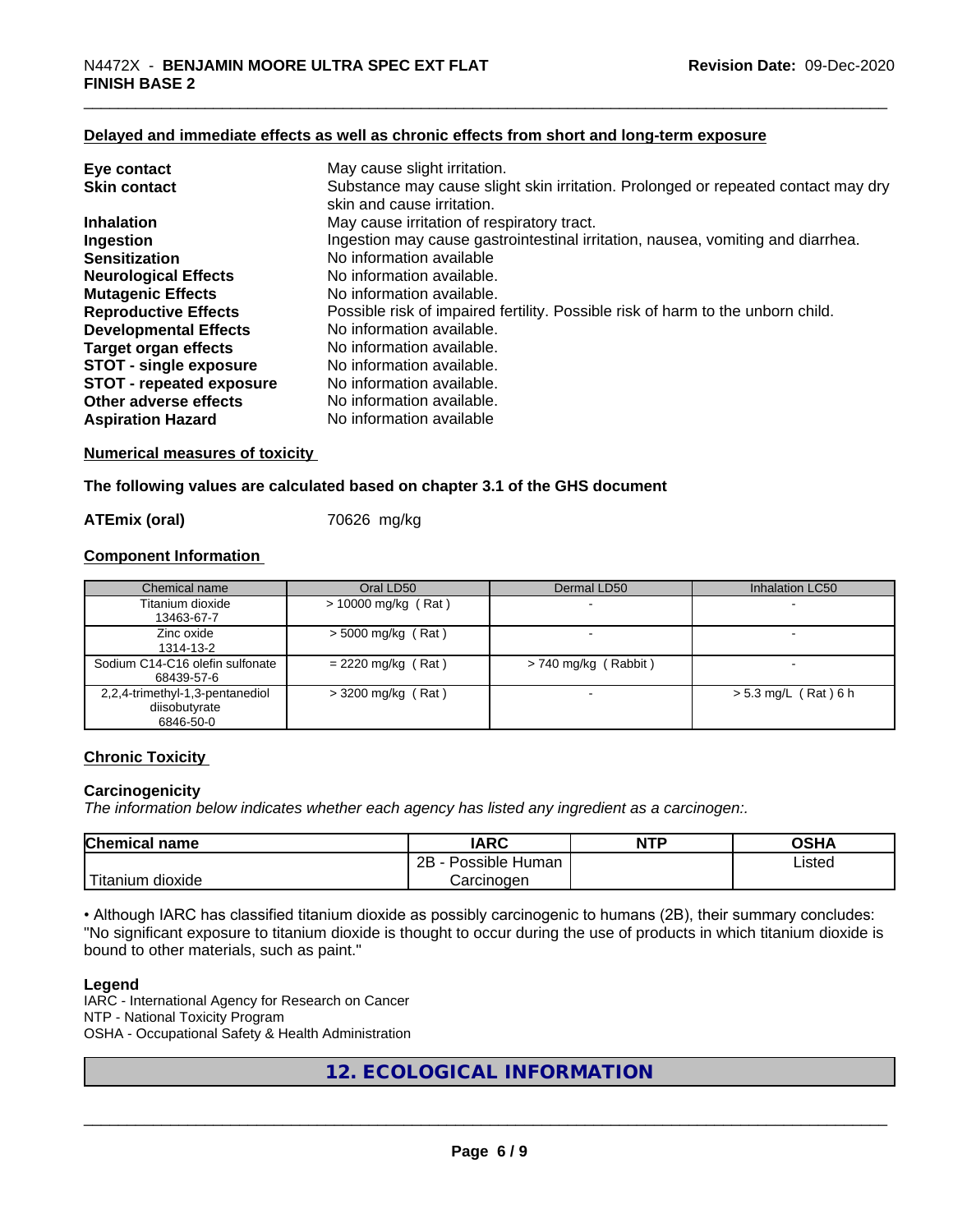# **Ecotoxicity Effects**

The environmental impact of this product has not been fully investigated.

# **Product Information**

# **Acute Toxicity to Fish**

No information available

# **Acute Toxicity to Aquatic Invertebrates**

No information available

# **Acute Toxicity to Aquatic Plants**

No information available

# **Persistence / Degradability**

No information available.

# **Bioaccumulation**

No information available.

## **Mobility in Environmental Media**

No information available.

#### **Ozone**

No information available

# **Component Information**

# **Acute Toxicity to Fish**

Titanium dioxide  $\overline{\text{LC50:}}$  > 1000 mg/L (Fathead Minnow - 96 hr.)

# **Acute Toxicity to Aquatic Invertebrates**

No information available

#### **Acute Toxicity to Aquatic Plants**

No information available

|                              | 13. DISPOSAL CONSIDERATIONS                                                                                                                                                                                               |
|------------------------------|---------------------------------------------------------------------------------------------------------------------------------------------------------------------------------------------------------------------------|
| <b>Waste Disposal Method</b> | Dispose of in accordance with federal, state, and local regulations. Local<br>requirements may vary, consult your sanitation department or state-designated<br>environmental protection agency for more disposal options. |
|                              | 14. TRANSPORT INFORMATION                                                                                                                                                                                                 |
|                              |                                                                                                                                                                                                                           |

**DOT** Not regulated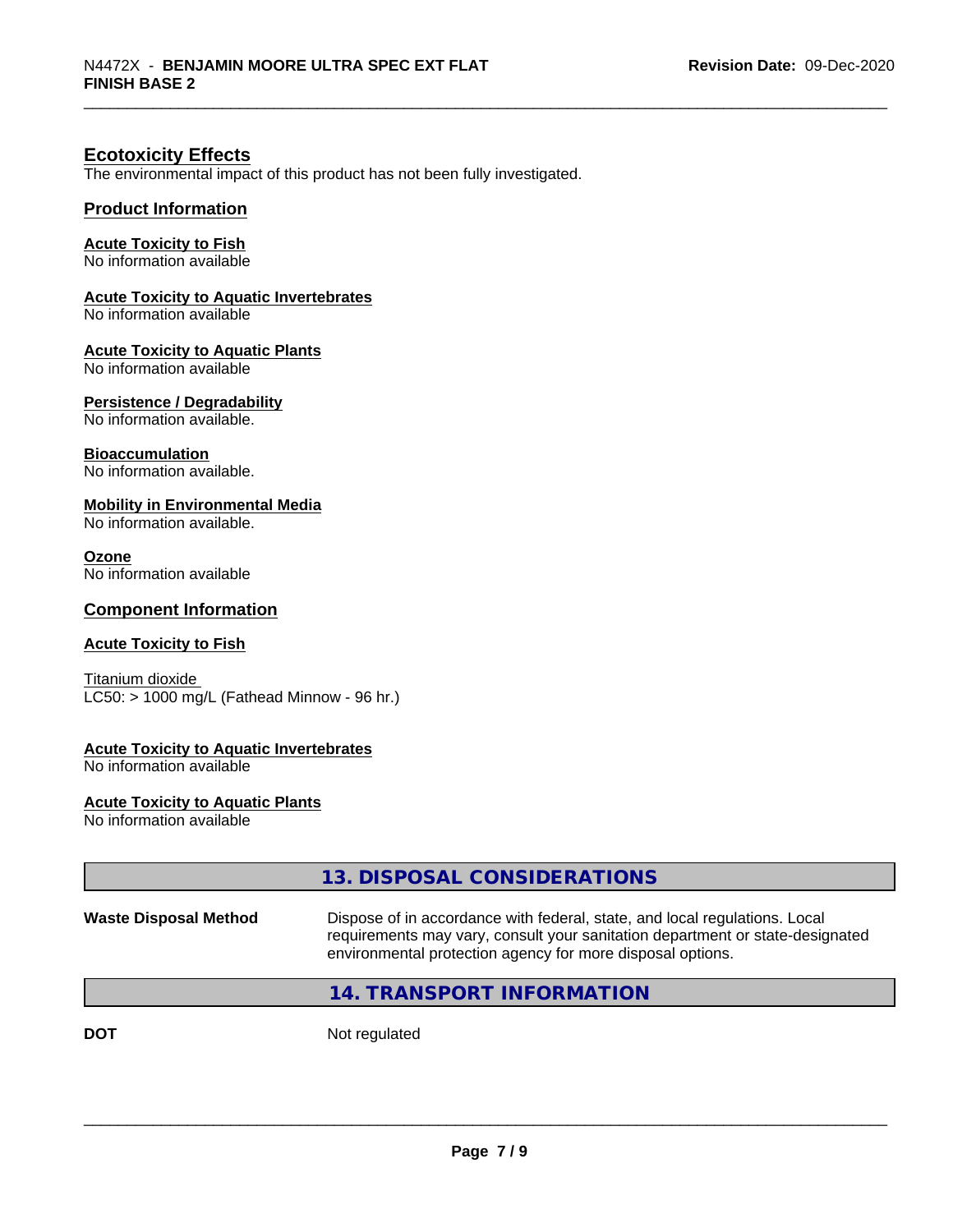| <b>ICAO / IATA</b>               | Not regulated                              |  |  |
|----------------------------------|--------------------------------------------|--|--|
| <b>IMDG/IMO</b>                  | Not regulated                              |  |  |
|                                  | 15. REGULATORY INFORMATION                 |  |  |
| <b>International Inventories</b> |                                            |  |  |
| <b>TSCA: United States</b>       | Yes - All components are listed or exempt. |  |  |

| <b>Federal Regulations</b> |  |
|----------------------------|--|

# **SARA 311/312 hazardous categorization**

| Acute health hazard               | No. |  |
|-----------------------------------|-----|--|
| Chronic Health Hazard             | Yes |  |
| Fire hazard                       | Nο  |  |
| Sudden release of pressure hazard | Nο  |  |
| Reactive Hazard                   | Nο  |  |

**DSL: Canada** Yes - All components are listed or exempt.

# **SARA 313**

Section 313 of Title III of the Superfund Amendments and Reauthorization Act of 1986 (SARA). This product contains a chemical or chemicals which are subject to the reporting requirements of the Act and Title 40 of the Code of Federal Regulations, Part 372:

| <b>Chemical name</b> | CAS No.   | Weight-% | <b>CERCLA/SARA 313</b><br>(de minimis concentration) |
|----------------------|-----------|----------|------------------------------------------------------|
| Zinc oxide           | 1314-13-2 |          |                                                      |

#### **Clean Air Act,Section 112 Hazardous Air Pollutants (HAPs) (see 40 CFR 61)**

This product contains the following HAPs:

*None*

# **US State Regulations**

# **California Proposition 65**

**A** WARNING: Cancer and Reproductive Harm– www.P65warnings.ca.gov

# **State Right-to-Know**

| <b>Chemical name</b> | <b>Massachusetts</b> | <b>New Jersey</b> | Pennsylvania |
|----------------------|----------------------|-------------------|--------------|
| Titanium dioxide     |                      |                   |              |
| Zinc oxide           |                      |                   |              |
| Diatomaceous earth   |                      |                   |              |

# **Legend**